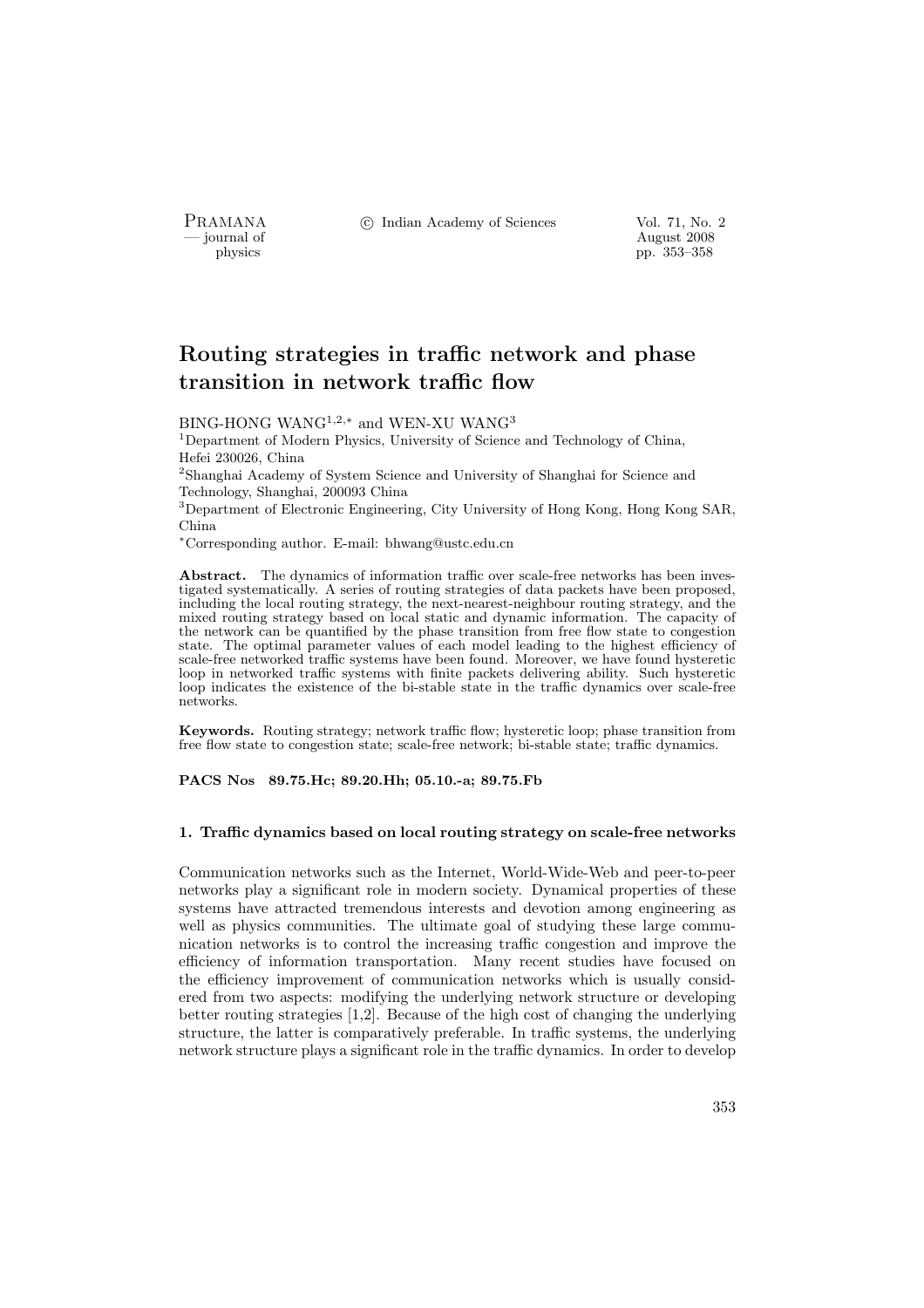practical routing strategies, understanding the effect of network on the traffic dynamics is the central issue.

Since the surprising discovery of scale-free property of real world networks by Barabási and Albert, it is worthwhile to investigate traffic dynamics on scale-free networks instead of random and regular networks. How the traffic dynamics are influenced by many kinds of structures, such as Web graph, hierarchical trees and Barabási–Albert network, has been extensively investigated. A variety of empirically observed dynamical behaviours have been reproduced by such traffic models, including  $1/f$ -like noise of load series, phase transition from free flow state to congestion, power-law scaling correlation between flux and the relevant variance and cascading. Moreover, some previous work pointed out that traffic processes taking place on the networks do also remarkably affect the evolution of the underlying network. The modelling of traffic dynamics on networks, generating rate of data packets together with their randomly selected sources and destinations are introduced in a previous work. Some models assume that packets are routed along the shortest paths from origins to destinations. However, due to the difficulty in searching and storing shortest paths between any pair of nodes of large networks, the routing strategies based on local topological information have been proposed for better mimicking real traffic systems and for more widely potential applications, such as peer-to-peer networks.

We present a traffic model in which packets are routed based only on local topological information with a single tunable parameter  $\alpha$  [3,4]. As free traffic flow on the communication networks is the key to their normal and efficient functioning, we focus on the network capacity that can be measured by the critical point of phase transition from free flow to congestion. Simulations show that the maximal capacity corresponds to  $\alpha = -1$  in the case of identical nodes' delivering ability. To explain this, we investigate the number of packets of each node depending on its degree in the free flow state and observe the power-law behaviour. Other dynamic properties including average packets' travelling time and traffic load are also studied. The dynamics right after the critical generating rate  $R_c$  exhibits some interesting properties independent of  $\alpha$ , indicate that although the system enters the jammed state, it possesses partial capacity for forwarding packets. Our model can be considered as a preferential walk among neighbour nodes. Inspiringly, our results indicate that some fundamental relationships exist between the dynamics of synchronization and traffic on the scale-free networks.

Furthermore, on the basis of next-nearest-neighbour (NNN) routing searching strategy, we propose a new routing strategy, namely, preferential next-nearestneighbour (PNNN) searching strategy which can further alleviate the traffic congestion and greatly improve the packets handling capacity of the network compared to NNN strategy [1–4]. In PNNN strategy, a parameter  $\alpha$  is introduced. The probability that the *i*th node with degree  $k_i$  receives packets from its neighbours is proportional to  $k_i^{\alpha}$  in each time step. We treat all the nodes as both hosts and routers. The phase transition from free flow to the jammed state with different  $\alpha$ is studied. We find that the network capacity is considerably improved by decreasing  $\alpha$  and tends to be stable when  $\alpha$  is lower than a specific value. Moreover, by considering the travel time of average packets with the maximal network capacity, the optimal parameter value  $\alpha = -2$  is obtained. Near the phase transition point,

354 Pramana – J. Phys., Vol. 71, No. 2, August 2008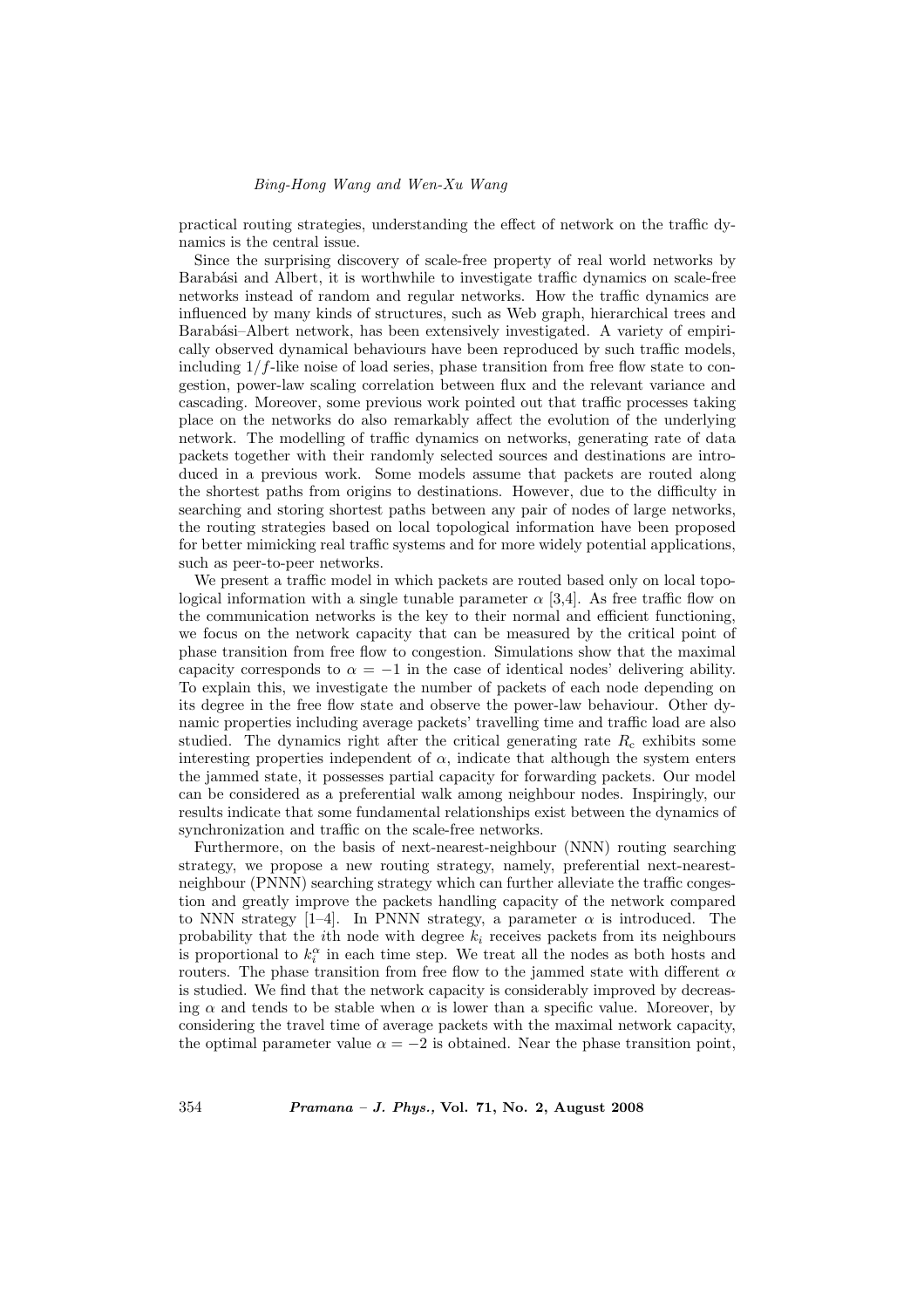### Routing strategies in traffic network

a big fluctuation of traffic load is observed and the extent of the fluctuation with PNNN strategy is larger than that with the normal NNN strategy in the cases of large  $\alpha$ . Another meaningful phenomenon is the exhibition of 1/f-like noise of power spectrum of traffic load series, which indicates the long-range correlation. If the system shows the behaviour of  $1/f^2$ -like noise, it reflects the zero correlation of the series. The  $1/f$  noise is supported by real traffic systems such as vehicular flow in the highway networks and data packets flow in the computer networks. Simulation results show that when  $R$  is far away from the critical packets generating rate  $R_c$ , 1/f noise emerges. The exponent  $\phi$  of power spectrum  $S(f) \sim f^{-\phi}$  not only depends on R but also correlates with parameter  $\alpha$ . The connectivity (link) density of Barabási–Albert model (BA) can be adjusted by a parameter  $m$ , thus we also investigate  $R_c$  as a function of m. The position of phase transition point influenced by node delivering ability  $C$  and network size  $N$  is also studied in detail. Our strategy may be useful for designing communication protocols for large scalefree networks due to the low cost of local information requirement and the strongly improved network capacity.

We have also proposed a new routing strategy by integrating local static and dynamic information [5,6]. The advantages of this strategy for delivering data packets on scale-free networks have been demonstrated from two aspects of network capacity and mean packet travel time. The short mean packet travel time is mainly due to the sufficient use of hub nodes. The large network capacity is caused by the utilization of dynamic information which reflects the traffic burden on nodes. Our study indicates that large degree nodes play an important role in the delivery of packets. Packets can find their targets with higher probability if they pass by the large degree nodes, which results in shorter average travel time. However, the large degree nodes are also easily congested if large amount of packets are prone to pass through them. The introduced strategy can make the large degree nodes fully used when packet generating rate is low, and also allow packets to bypass those nodes when they afford heavy traffic burden. Thus the system's efficiency is greatly improved. In addition, we note that the new strategy should not be hard for implementation. The local static, i.e. topology information can be easily acquired and stored in each router. The local dynamic information could be obtained by using the keep-alive messages that routers continuously exchange with their peers. Thus, the strategy may have potential applications in peer-to-peer networks.

## 2. Phase transition and hysteretic loop of traffic flow in scale-free networks

We model information traffic on scale-free networks by introducing the node queue length  $L$  proportional to the node degree and its delivering ability  $C$  proportional to  $L$  [7]. we report for the first time the fundamental diagram of flow against density, in which hysteresis is found, and thus we can classify the traffic flow into four states: free flow, saturated flow, bi-stable and jammed.

Previous studies usually assumed that the capacity of each node, i.e., the maximum queue length of each node for holding packets, is unlimited and the node handling capability, that is the number of data packets a node can forward to other nodes each time step, is either a constant or proportional to the degree of each node.

 $Pramana - J. Phys., Vol. 71, No. 2, August 2008$  355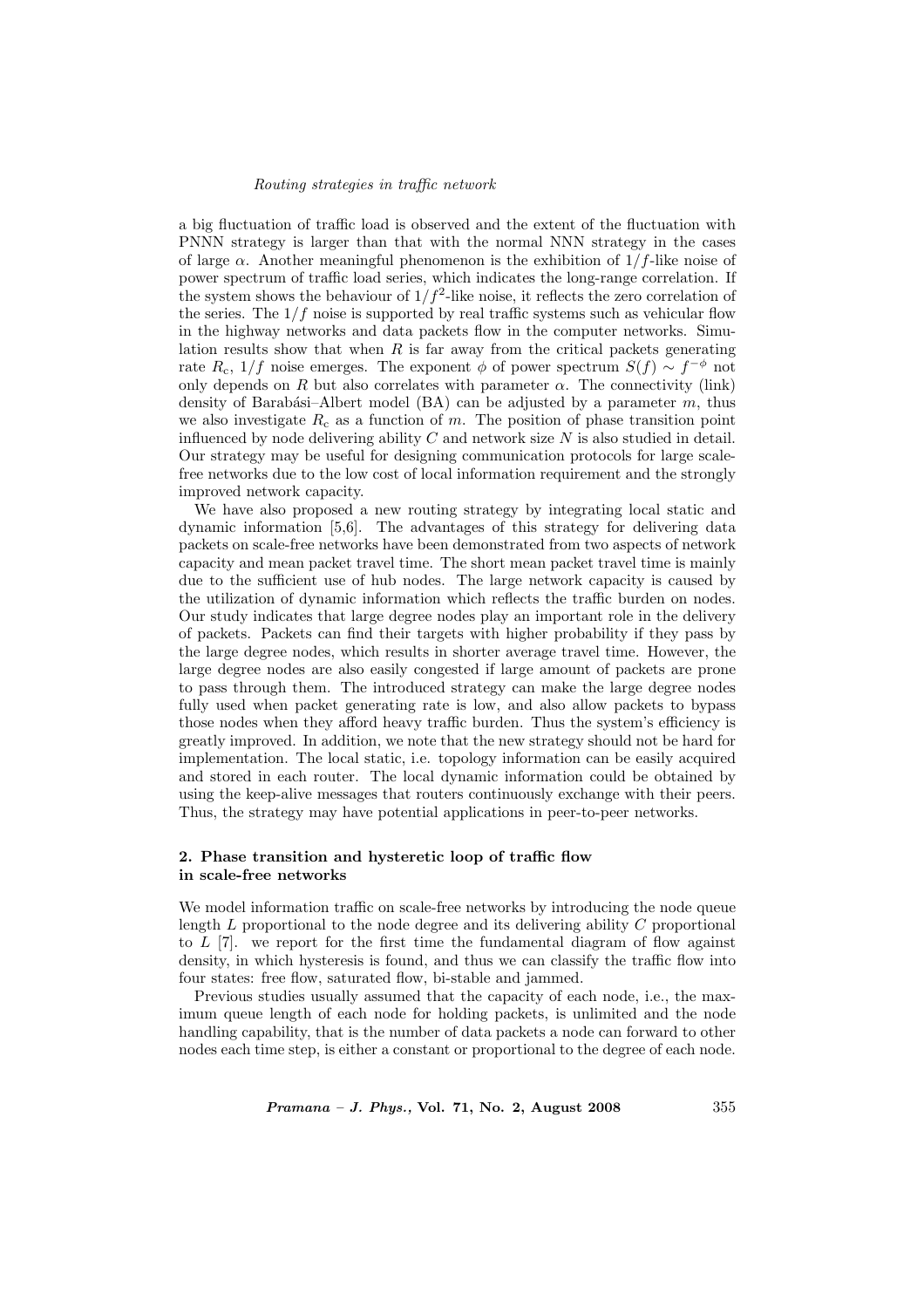## Bing-Hong Wang and Wen-Xu Wang

But, obviously, the capacity and delivering ability of a node are limited and can be changed from node to node in real systems, and in most cases, these restrictions could be very important in triggering congestion in traffic systems.

Since the analysis on the effects of the node capacity and delivering ability restrictions on traffic efficiency is still missing, we propose a new model for the traffic dynamics of such networks by taking into account the maximum queue length L and handling capacity C of each node. The phase transition from free flow to congestion is well captured and, for the first time, we introduce the fundamental diagram (flux against density) to characterize the overall capacity and efficiency of the networked system. Hysteresis in such network traffic is also produced.

To generate the traffic network, our simulation starts with the most general Barabási–Albert scale-free network model. The capacity of each node is restricted by two parameters:  $(1)$  its maximum packet queue length L, which is proportional to its degree k (a hub node ordinarily has more memory):  $L = \alpha \times k$ ; (2) the maximum number of packets it can handle per time step:  $C = \beta \times L$ .

Motivated by the previous models, the system evolves in parallel according to the following rules:

(1) Add packets – Packets are added with a given rate R (packets per time step) at randomly selected nodes. Each packet is given a random destination.

(2) Navigate packets – Each node performs a local search among its neighbours. If a packet's destination is found in its nearest-neighbourhood, its direction will be directly set to the target. Otherwise, its direction will be set to a neighbouring node h with preferential probability:  $P_h = k_h^{\phi}/(\sum_i k_i^{\phi})$ . Here the sum runs over the neighbouring nodes, and  $\phi$  is an adjustable parameter. It is assumed that the nodes are unaware of the entire network topology and only know the neighbouring nodes' degree  $k_i$ .

(3) Deliver packets – At each step, all nodes can deliver at most  $C$  packets towards its destinations and FIFO (first-in-first-out) queuing discipline is applied at each node. When the queue at a selected node is full, the node will not accept any more packets and the packet will wait for the next opportunity. Once a packet arrives at its destination, it will be removed from the system. As in other models, we treat all nodes as both hosts and routers for generating and delivering packets.

We study the fundamental diagram of network traffic with our model. Fundamental diagram (flux–density relation) is one of the most important criterion that evaluates the transit capacity for a traffic system. Obviously, if the nodes are not controlled with the queue length  $L$ , the network system will not have a maximum number of packets it can hold and the packet density cannot be calculated, so that the fundamental diagram cannot be reproduced.

To simulate a conservative system, we count the number of removed packets at each time step and add the same number of packets to the system at the next step. The flux is calculated as the number of successful packets delivered from node to node through links per step. In figure 1, the fundamental diagrams for  $\phi = 0.0, 0.3, -0.5$  and  $-0.7$  are shown.

The curves of each diagram show four flow states: free flow, saturated flow, bi-stable and jammed. For simplicity, we focus on the  $\phi = 0.3$  chart with the maximum flux  $= 1319$  in the following description. As we can see, when the density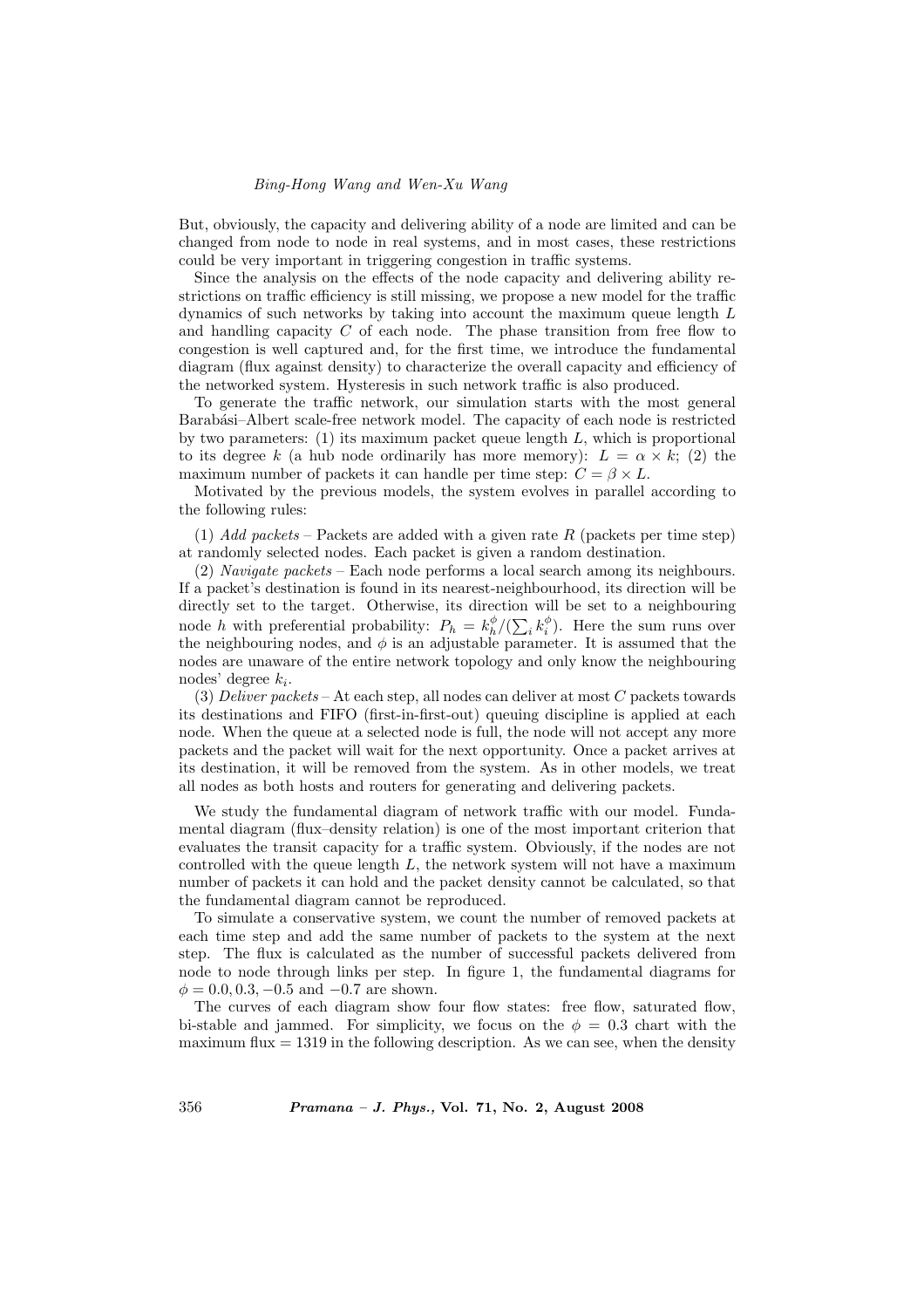Routing strategies in traffic network



**Figure 1.** Fundamental diagram for a  $N = 1000$  network with  $m_0 = m = 5$ ,  $\alpha = 1, \beta = 0.2$  and different  $\phi$ . The data are averaged over 10 typical simulations on one realization of network. In each chart, the solid square line shows the flux variation when adding packets to the system (increase density), while the empty circle line shows the flux variation when drawing out packet from the system (decrease density). The sudden transition density values are: 0.26 and 0.23 ( $\phi = 0.0$ ), 0.40 and 0.34 ( $\phi = 0.3$ ), 0.26 and 0.15  $(\phi = -0.5)$ , 0.15 and 0.13 ( $\phi = -0.7$ ). For different realizations of network, the fundamental charts are similar, but with small difference in the transition values. The arrows in charts of  $\phi = 0.3$  and  $-0.5$  showing the hysteresis are guide for the eyes.

is low (less than  $\approx 0.10$ ), all packets move freely and the flux increases linearly with packet density, which is attributed to the fact that in the free flow state, all nodes are operated below its maximum delivering ability C. Then the flux's increment slows down and the flux gradually comes to saturation  $(0.10-0.34)$ , where the flux is restricted mainly by the delivering ability  $C$  of the nodes.

At the region of medium density, the model reproduces an important character of traffic flow – 'hysteretic' character, which means that two branches of the fundamental diagram coexist between 0.34 and 0.40. The upper branch is calculated by adding packets to the system, while the lower branch is calculated by removing packets from a jammed state and allowing the system to relax after the intervention. In this way a hysteretic loop can be traced (arrows in figure 1), indicating that the system is bi-stable in a certain range of packet density. As we know so far, it is the first time that the hysteretic phenomenon is reported in the scale-free traffic system.

In order to test the finite-size effect of our model, we simulate some systems with bigger size. The simulation shows similar phase transition and hysteretic character in fundamental diagram as shown in figure 2a.

*Pramana – J. Phys.*, Vol. 71, No. 2, August 2008  $357$